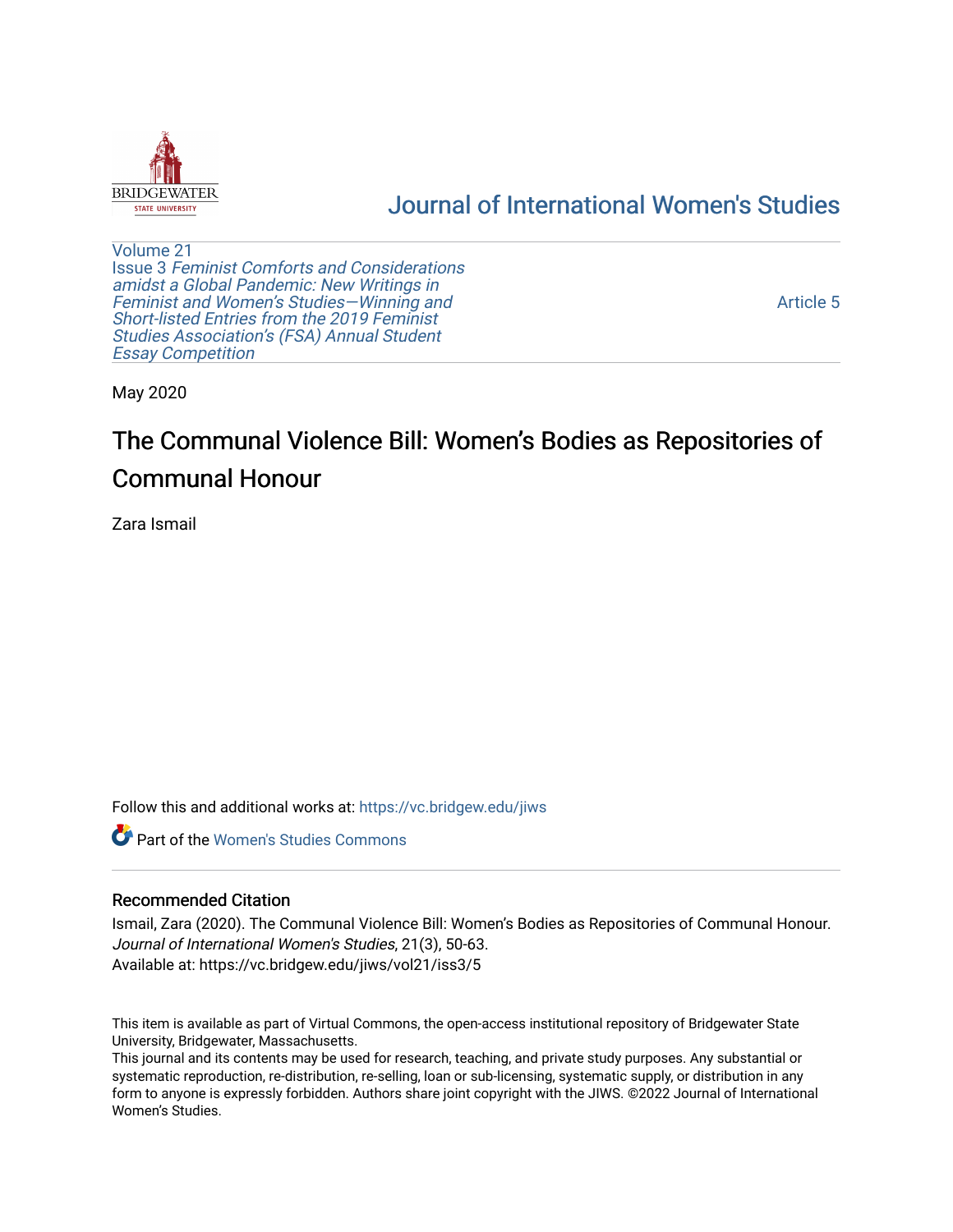#### Ismail: Women's Bodies as Repositories of Communal Honour

This journal and its contents may be used for research, teaching and private study purposes. Any substantial or systematic reproduction, re-distribution, re-selling, loan or sub-licensing, systematic supply or distribution in any form to anyone is expressly forbidden. ©2020 Journal of International Women's Studies.

#### **The Communal Violence Bill: Women's Bodies as Repositories of Communal Honour**

By Zara Ismail<sup>1</sup>

#### **Abstract**

This article examines the measures taken under the various iterations of India's Communal Violence Bill to tackle sexual violence in communally charged areas. It focuses on the 2002 violence in Gujarat to illustrate 'sexual impunity' in India, the workings of *izzat* (honour) within the discourse around communal violence, and to argue that citizens of India are not always equal before the law. Using decolonial, feminist and postcolonial theory, the author builds on a rich history of activism and scholarship to argue that not only are the measures proposed under the government's draft of the Communal Violence Bill inadequate, but also that they buy into problematic oversimplifications reliant on ideas of communal honour, thus neatly sidestepping institutional complicity in communal violence and foreclosing any potential for efficacy. When women are reduced to keepers of communal honour—their bodies the battlefields upon which party and communal politics play out—justice is put out of reach. The author argues that the policing of communal lines through the logic of *izzat* also results in a very peculiar construct of the concept of 'rapist' in times of communal violence, resulting in a distinction between 'men who rape' and 'men who are rapists'. Rape is very much a politico-legal issue in India. It has a history and a context. The sexual impunity that runs rampant in the country today is a result of both. The author argues that there is a need to deeply interrogate who matters in Indian politics—and, more importantly, who does not. Justice, in cases of sexual violence is heavily influenced by the rapist's position vis-à-vis the victim/survivor, and Gujarat has shown us that to be sidelined in Indian politics can often mean a denial of justice. This article seeks to trouble the divide between state and society, calling for a recognition and interrogation of state complicity and for the decentering of honour as the central paradigm of communal violence. It is only through the deconstruction of this façade that the underlying causes and contributors can be addressed, allowing us to move towards a more equitable and just system.

*Keywords:* India, coloniality, gender, human rights, sexual violence, communal honour

#### **Introduction**

In 2004, the United Progressive Alliance government of India proposed the first Communal Violence Bill (CVB) to prevent a repeat of the atrocities seen in Gujarat only two years prior (Uma, 2018). It has been 15 years, and the CVB has yet to be passed, which raises the glaring question of why this is the case. The CVB is a legal instrument aimed at protecting the human rights of minorities systematically targeted by communal politics, and in the case of the  $2008$  draft,<sup>2</sup> is a decolonizing tool that protects women's bodily autonomy through measures for justice,

<sup>1</sup> Having recently completed an MSc in Gender (Sexuality) from the London School of Economics, Zara Ismail is currently residing on a mango orchard in India.

<sup>2</sup> This version of the Bill is titled *The Communal Crimes Bill 2008* and was drafted by "representatives of women's organizations and human rights activists" (Uma, 2018, p. 171).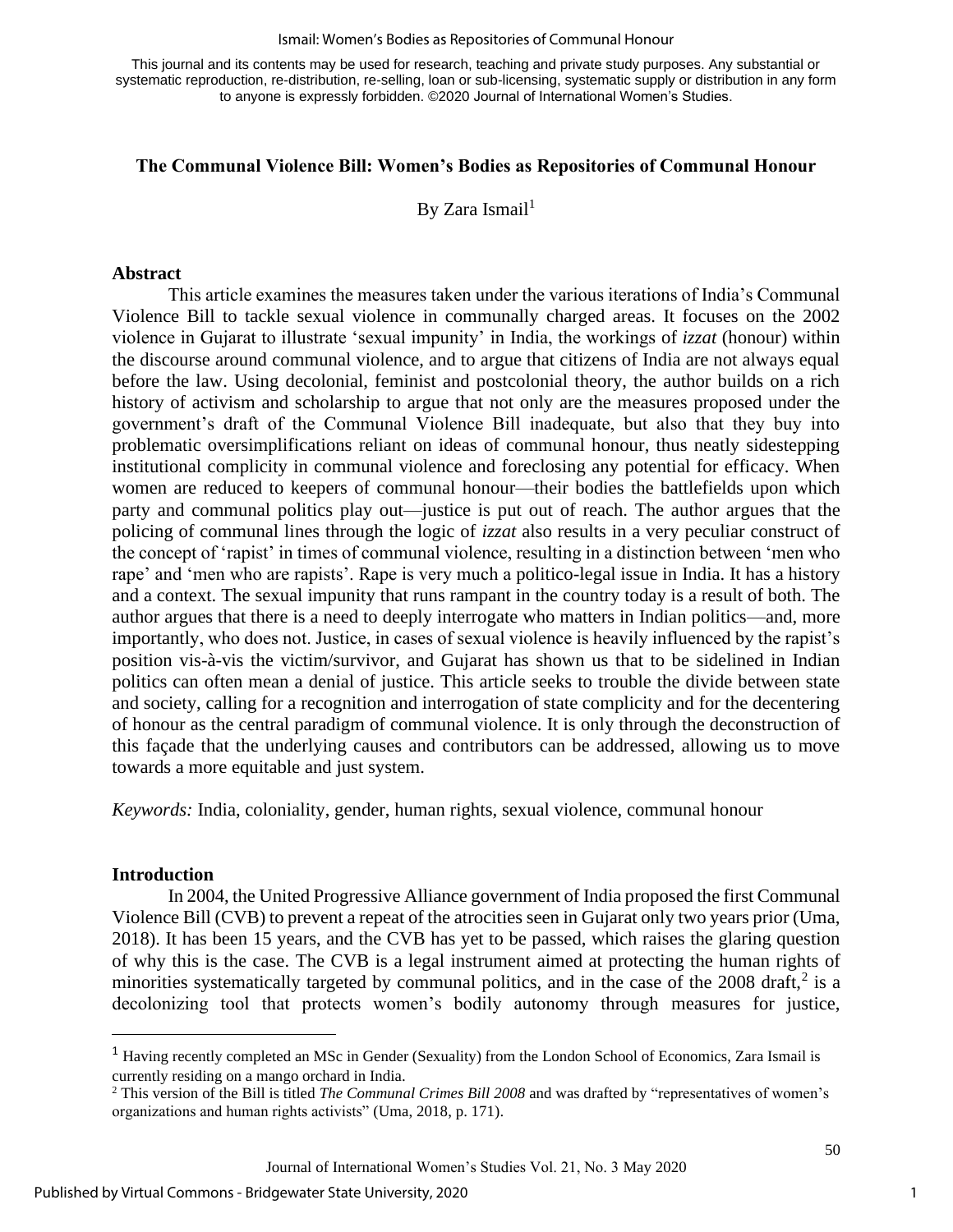rehabilitation and reparation (ibid.). Sexual violence in India must be understood "as an act that unfolds within and along a continuum of the 'outrageous' everyday" (Geetha, 2016, p. 16). It is the result of serious systemic and institutional corruptions that are complicit and, in certain cases, actively involved in using women's bodies as a field upon which to play out aggressive party and communal politics, thus normalizing violence against women (Baxi, 2005). This political appropriation of women's bodies has further removed them from their human and constitutional right to autonomy and personhood.

Through the course of this paper I argue that there is a need to decolonize gender and human rights, and to deconstruct the intersections of gender, community, ethnicity, religion and class – among others – that inform who counts as human in Indian politics, and by extension, under Indian governments. This paper builds on a rich body of work by Indian feminists and the women's movement, along with interdisciplinary scholarship on issues of sexual and communal violence. My own modest contributions are twofold and draw heavily on this scholarship.

First, I approach this issue from the perspective of coloniality, both of gender and human rights, and argue towards the existence of a (patriarchal) coloniality of gender in India. Its presumed ahistoricity allows for state impunity, for sexual violence is presumed to be the result of a biological imperative, and thus inevitable.

Second, I draw on Siddharth Narrain's identification of a false dichotomy between 'act' and 'identity' (in the context of India's anti-sodomy laws). I apply it to incidents of rape, wherein distinctions are made between 'men who rape' and 'men who are rapists'.

I use this distinction to circle back to my first argument, re-iterating the asymmetrical value the Indian establishment places on men and women, favouring the first at the expense of the second. I state, once again, that men are the normative subjects of law and human rights in India, which I use to reinforce my argument that the coloniality of gender in India is patriarchal in nature. The structure of this essay will be as follows: I will begin with a discussion of coloniality, followed by an introduction to the CVB. I will then give an account of 'sexual impunity', arguing that not all citizens of India hold equal value to the government. I use the communal violence in Gujarat as an example of this, and further explore the role of women's bodies as repositories of communal honour. $3$ 

There are instances in which lists of relevant laws, and of communal violence, are put into footnotes. I do so deliberately, to emphasize the fact that these are not one-off issues, but rather structural problems that must be addressed. I conclude with an argument for the need to decolonize both gender and human rights in India as part of a social justice project that demands both structural change and an acknowledgement of not just institutional, but also individual, complicity. I echo countless other voices when I say that holding complicit institutions accountable for the sexual violence that occurs under their watch can only be achieved with the historicization of this violence, and of the underlying factors that facilitate it. I call for the decentering of honour as a central paradigm in communal violence and argue that this constitutes a move towards decolonization. The bottom line is that a woman's body must be divested of all the social meaning that weighs it down and denies her justice in the event of sexual violence – a woman's body must return to being just that, *her* body, something she has complete autonomy over.

<sup>3</sup> When I say honour in the context of India I mean *izzat* as used in Chakravarti (2005).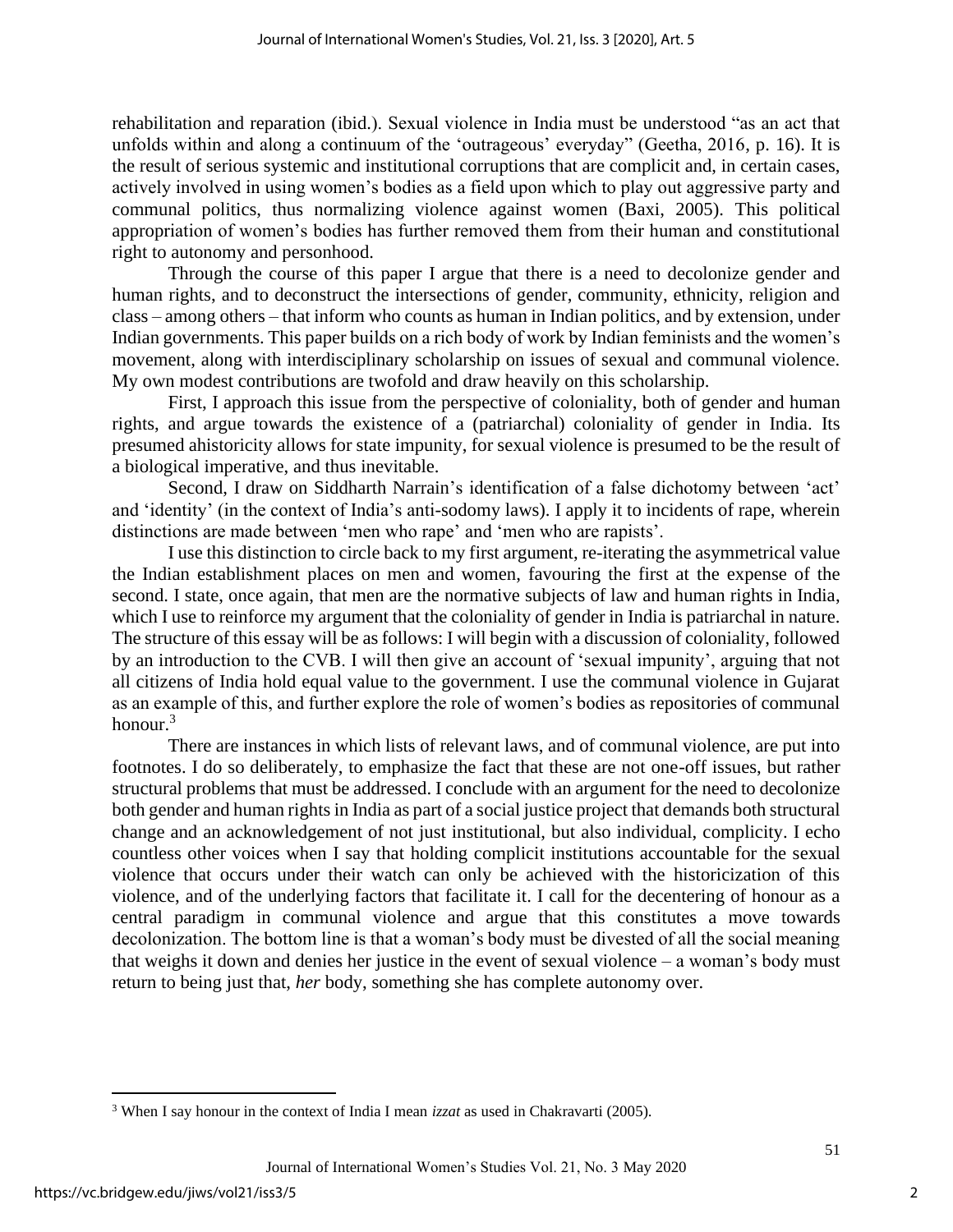#### **Coloniality**

Coloniality is a mindset that survived colonialism, in which European models of gender and sexuality were universalized, and then normalised. Dehumanization went hand in hand with this process, and survives in coloniality as a complex oppression that is expressed at intersections between "racialization, colonization, capitalist exploitation and heterosexism", the resulting 'subject' somehow double and fractured, thus incomplete (Lugones, 2010, p. 747; Quijano, 2000). As the legibility of bodies is key to the allocation of human rights, the dehumanization inherent to coloniality manifests itself as an exclusion of the 'incomplete' or illegible subject from the realm of human rights, for they are seen to be less than human (de Lauretis, 1987). I understand coloniality to be the denial of all that deviates from modern, heteronormative embodiments, just as the colonial civilizing mission involved an eradication of other, so-called primitive, ways of life (Cornwall, 2014; Lugones, 2007; 2010; Oyewumi, 2002). Coloniality permeates knowledge production, as well as what Lugones terms the "construction of collective authority", so not only has coloniality shaped institutions, but we must also acknowledge our own complicity in the same (2007, p. 206).

### *The (Patriarchal) Coloniality of Gender*

Coloniality and its various configurations, such as the coloniality of gender, are not precolonial systems which were universalized and then preserved in their original form, but rather the hybrid products of this universalization. Coloniality, then, is the fencing off of potentiality, of *other* ways of being (Lugones, 2010). The coloniality of gender in India is a combination of the imposition of heteronormative binary gender and existing patriarchal configurations of 'woman', in which she is both the property of men and the keeper of a community's honour (Chakravarti, 2005). The result is an institutional patriarchy, the hybrid product of "orthodox indigenous patriarchy" (Pande, 2012, p. 229) and a capitalist system of gender in which women have been positioned as subordinate counterparts of men, relegated to the private sphere of the public-private divide (Alexander, 1994; Rubin, 1975; Wynter, 2003). When I speak of patriarchal structures in this essay, it is this institutional patriarchy that I am referring to.

In essence, the hybrid product that emerged from India's colonization and that was naturalized in its post-colonial life is a '(patriarchal) coloniality of gender'. <sup>4</sup> This configuration is characterized not just by the seemingly ahistorical, and thus naturalized, formations of heteronormativity and binary gender divisions, informed by a worldview that is racialized, capitalist, and entrenched in a history dominated by Western colonial powers, but also by a nexus of caste and patriarchal power. As with any form of coloniality, the presumed ahistoricity of this structure is dangerous. To hold that sexual violence is ahistorical allows for the (convenient) argument that "it may be possible to limit sexual violence, but it cannot be overcome or abolished" (Bourke, Campbell, Mülhäuser, Virgili & Zipfel, 2019, p. xi), for to render a phenomenon ahistorical is to naturalize it. By extension, historicizing seemingly ahistorical phenomena is the only thing that allows for their deconstruction (Lugones, 2007; Rubin, 1975). The (patriarchal) coloniality of gender has resulted in very disturbing potentialities in Indian society – and while the

<sup>4</sup> While I do not have the space to discuss this here in great detail, it is important to note that this patriarchy is a caste or Brahmanical patriarchy, for the power dynamics of caste and patriarchy are deeply intertwined. For example, caste exclusivity (exercised by the upper castes) is often sustained through the tight control of marriage, with a preference for endogamous matches. As we see in Rubin's piece 'The Traffic in Women', the subordination of women gives men rights to women's bodies that the women themselves do not possess (1975). It is the rights men are seen to have over the bodies of the women in their families that allow them to barter women – through marriage – so as to preserve the 'purity' of their caste. For more, please see Chakravarti (1993).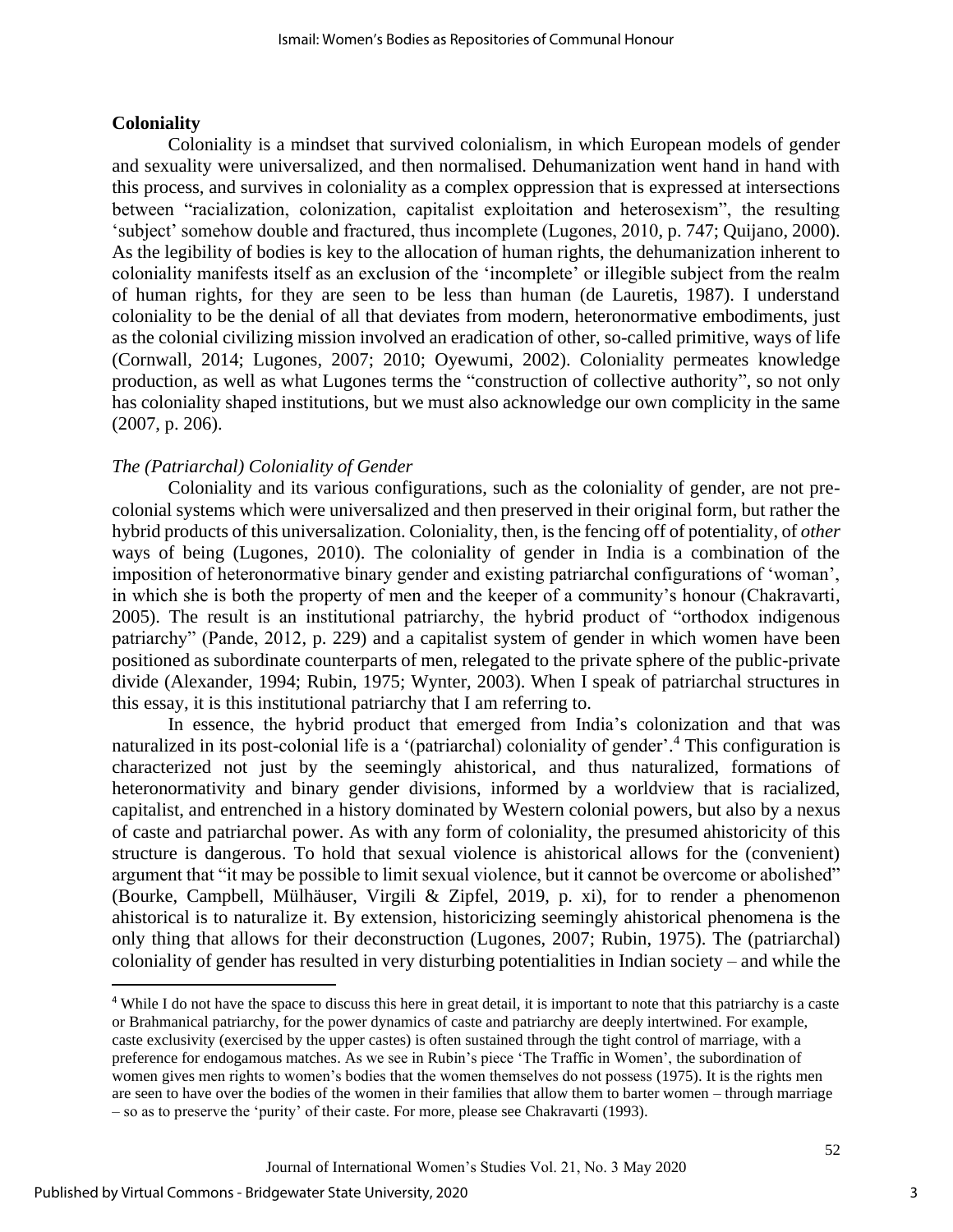following are not grand statements of fact, they are very real and disturbing possibilities, as we will later see in Gujarat.

It is the heteronormative male citizen who is recognized as a political actor and full rightsbearing citizen, and men often serve as intermediaries through which women access political life. This asymmetry is reflected in the gendering of Indian laws,<sup>5</sup> but more directly pertinent to this paper, is also reflected in the differential treatment of rape and marital rape – India has not criminalized marital rape, and so a woman's right to bodily autonomy plays second fiddle to her husband's 'right' to *her,* something I discuss in greater detail later in this essay*.* A woman, then, can too easily be rendered *homo sacer* if she lacks the protection of a man (Agamben 1998). In fact, in times of communal violence, violence against women is subsumed into a discourse of honour, indicative of the minimal value placed on women in political life (Baxi, 2005; Kumar, 2018). This potentiality, and the ease with which women can become *homo sacer* when separated from a male protector, indicates an underlying structural facilitator, one that must be dismantled.

Nevertheless, I acknowledge that this is changing, with women entering the work force and becoming financially independent, as well as becoming more aware of their rights, but the change is slow, and has not dismantled the underlying problem, that of impunity. Coloniality is invisible because its products are seen as natural, thus the limits they place on our imagination of what life *could* be go unnoticed. It is these barriers that Spivak thinks of when she speaks about the limits of political imagination, the need for unlearning, and an expansion of what it means to be a subject of ethics (Danius, Jonsson & Spivak, 1993). Similarly, the feminist push to imagine the unimaginable calls for a creative solidarity politic that celebrates a plurality of being over easily categorizable hybrids (Anzaldúa, 1999; Lugones, 2010).

#### *The Coloniality of Human Rights*

One of the many paradoxes of human rights is that they are meant to be universal, yet their normative subject is inevitably a white, heteronormative man, for this was the intellectual and academic climate in which the UDHR was drafted (Lugones, 2007; Wynter, 2003). Communal sexual violence reveals who fits into dominant configurations of the human and the citizen, and who does not. One must first be a citizen to be recognized as human – citizenship is key to the provision of rights for it is only through a government's acknowledgement of the individual as a legal subject that one is allowed access to human rights. To exercise human rights is to have access to them in the first place, and as Arendt has shown, there will always be a group – in this case the stateless – who do not have this ability. The inalienability of human rights, as Arendt points out, requires national emancipation to be realised. Consequentially, the subject of these rights are populations – as citizen bodies of nation-states – not the individual. And so, we have the central paradox of human rights, for despite their claim to a language of inclusivity, human rights are inherently exclusive, for the very definition of 'human' removes some from the scope of their application (2000).

In the case of India, being a federal state, not only must one be recognized as a citizen of the nation, but often also as a citizen of the state in which one seeks justice. (Co-operative) federalism was seen as a way to achieve unity while simultaneously preserving diversity, necessary when considering the sheer size of the country (Baxi, 2005; Mawdsley, 2002). In truth, however,

<sup>&</sup>lt;sup>5</sup> Gendered laws in India include Section 375 and 497 of the Indian Penal Code, relating to rape and adultery respectively. Similarly, binary gender roles can also be seen in the *Protection of Women from Domestic Violence Act, 2005*, and more recently in Chapter 2, Section 7 ((1) i-iv) of *The Criminal Law (Amendment) Bill, 2013*, referring to sexual harassment.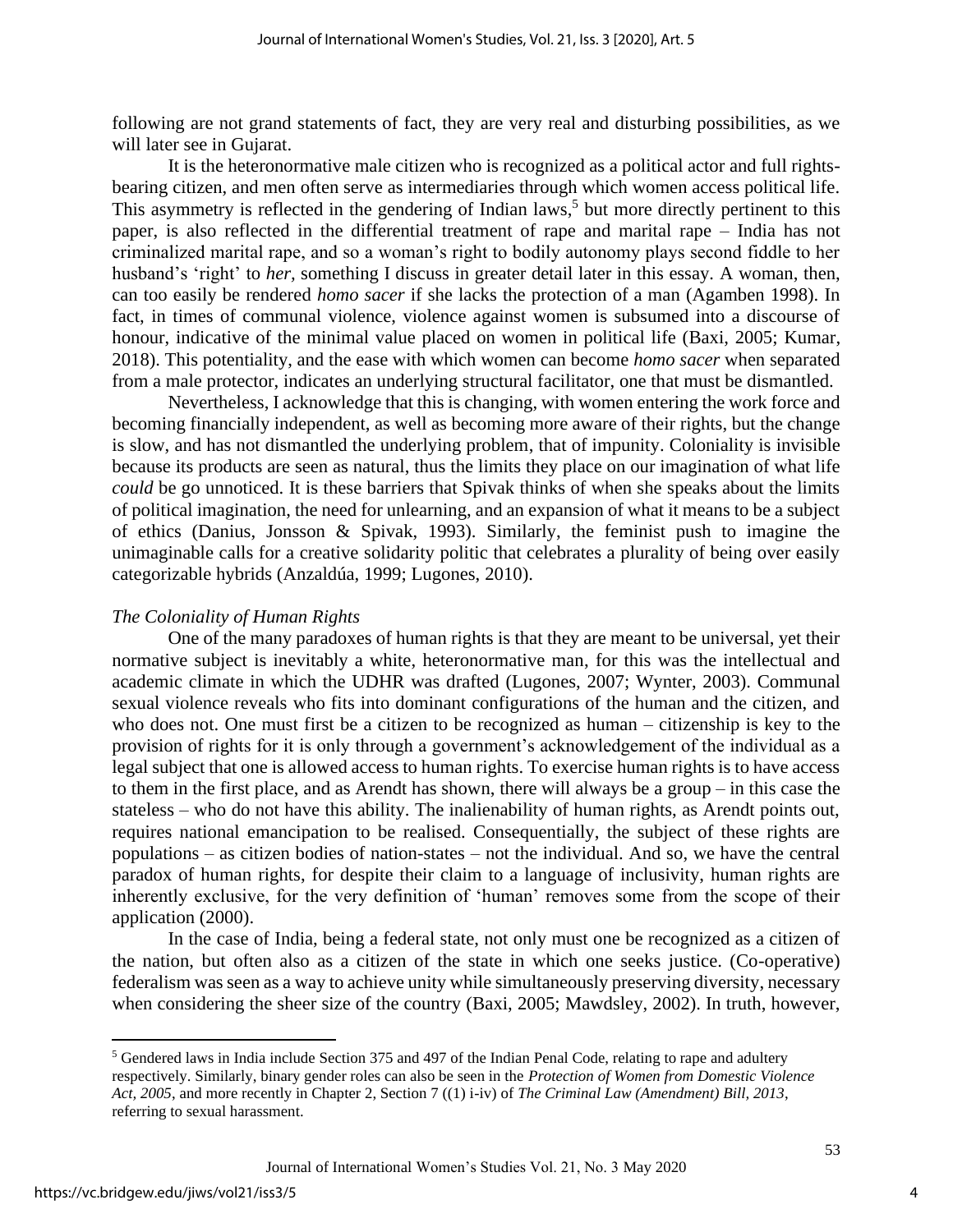the system is that of an asymmetric federalism, and there is a long history of rendering states outsiders in their own country – the seven sister states of Northeast India being one example<sup>6</sup> – as well as Muslims, among others, being marginalised despite the secular nature of the Indian constitution (Geetha, 2018; Chandoke as cited in Narrain, 2011). To be rightless is to be without a place in which one's "opinion is significant and […] actions effective" (Arendt, 2000, p. 37), and a minority's opinion is undeniably less significant than that of a state majority, particularly when politics are communalised as they have been in India.

The coloniality of human rights is further complicated by the allocation of second-class citizenship to all but the majority, a practice that has been made explicit in certain states with the rise of the Bharatiya Janata Party (BJP) and Hindutva politics.<sup>7</sup> This must contend with the coloniality of gender which, when paired with patriarchal structures, means that communal sexual violence is a structural and political issue born from the 'outrageous' everyday. What emerges is that the state is both complicit and highly invested in sustaining coloniality, for it benefits the communal politics employed contemporarily (Bhowmick, 2017; Taseer, 2019).

#### **The Communal Violence Bill**

India has seen multiple drafts of the CVB since 2004, and a strong feminist lobby continues to push for it to this day (Uma, 2018). It is interesting to note that the government drafts of the Bill did not actually introduce any new measures, but rather collated existing laws under a single, targeted piece of legislation (Desai, 2011; Manghnani, 2006).<sup>8</sup> The need, then, is not for new legislation, but rather the enforcement of existing laws, and if this is not possible then it stands to reason that the CVB is of no more use than its predecessors.<sup>9</sup> The Bill was finally tabled in 2014, due to a national election and subsequent change in government. Due to the confines of this essay I will be focussing primarily on the provisions made for the prevention of sexual violence in the Bill.

I would like to note, however, that while the CVB was still being discussed, the BJP's primary complaint – echoed by other parties – was against the Bill's provisions to allow the Central Government to declare areas to be 'disturbed', thus allowing for a state of emergency (Desai, 2011). The BJP argued that this would interfere with India's federal structure, undermining state sovereignty in favour of what they called 'pseudo-secularism' and anti-majoritarian tendencies (Baxi, 2005; PTI, 2013). This communal argument swept aside the original justification for the declaration of 'disturbed' areas, namely the speedy suppression and investigation of communal violence (Vanka, 2008). Nevertheless, I must also acknowledge that the state has similar power in

<sup>6</sup> These states are Arunachal Pradesh, Assam, Manipur, Meghalaya, Mizoram, Nagaland and Tripura.

<sup>&</sup>lt;sup>7</sup> India does not follow a two-party system, but it does have two particularly strong parties that run for the general elections. The Congress Party plays dynastic politics, and lost the last two elections to the BJP, of which the current Prime Minister, Narendra Modi, is a member. Narendra Modi was the Chief Minister of Gujarat during the communal violence of 2002, and was backed by a right-wing Hindu organisation called the Rashtriya Swayamsevak Sangh, which believes India should be a Hindu nation. It was Congress that proposed the CVB while it was in power as part of the United Progressive Alliance government. The Congress Party then side-lined the CVB in 2014, for fear of it affecting them detrimentally in the national elections, which they subsequently lost.

<sup>8</sup> The two drafts are *The Communal Violence (Prevention, Control and Rehabilitation of Victims) Bill, 2005* and the *Prevention of Communal and Targeted Violence (Access to Justice and Reparations) Bill, 2011.* 

<sup>9</sup> Much of existing legislation in India is underused, particularly those related to the prevention and containment of violence. Mangubhai speaks of the minimal usage of the *SC/ST (Prevention of Atrocities) Act* (2016: 272); Agnes speaks of the negotiations and losses entailed in appealing the court under the *Protection of Women from Domestic Violence Act* (2018: 24).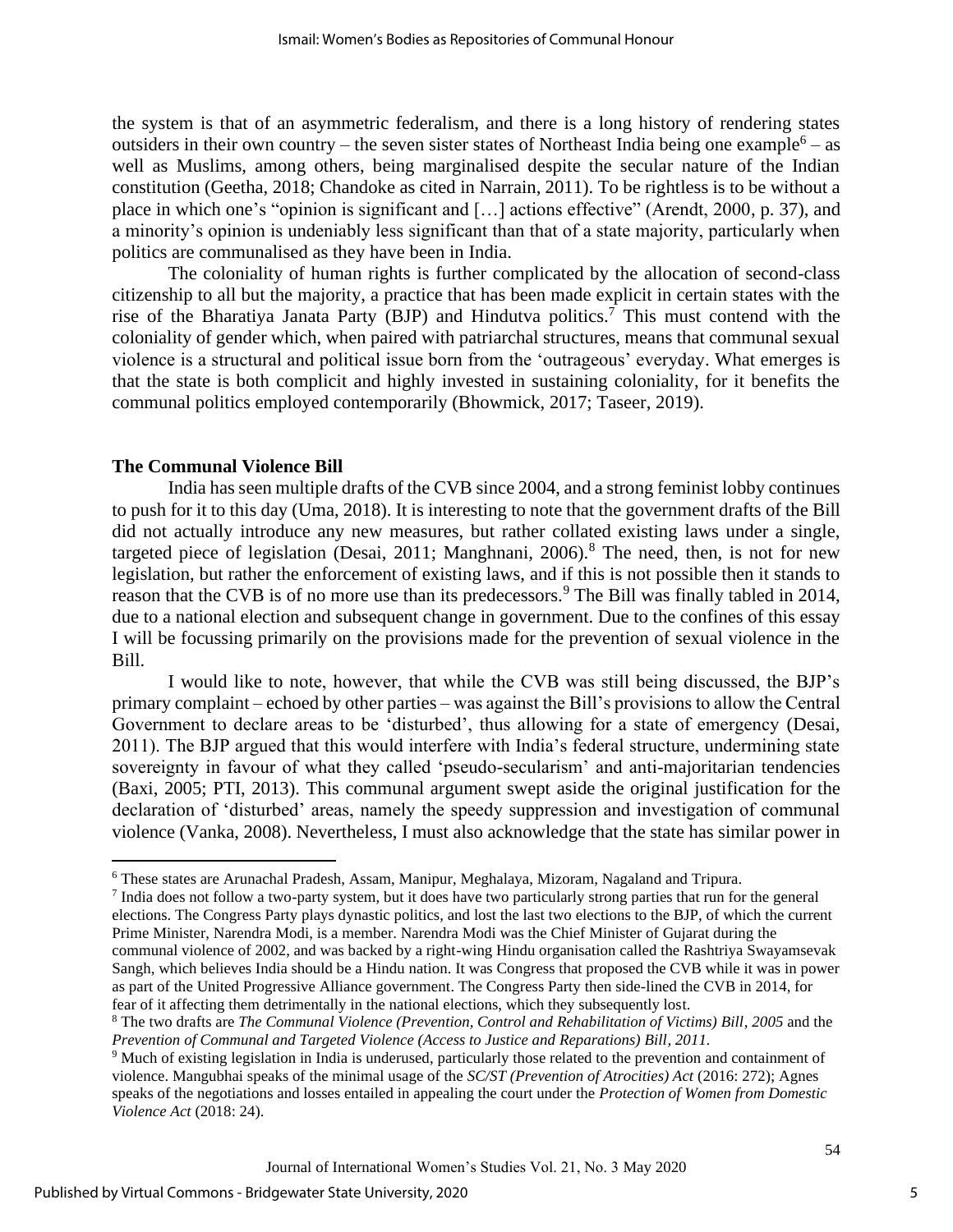the case of the *Armed Forces (Special Powers) Act* (AFSPA)*,* and has abused this power (Kikon, 2016; Madhok, 2018). The issue that the BJP raised is a vitally important one, but operationalising it for political gain, as has been done here, forecloses any possibility for its meaningful consideration. What remains is a blatant example of a state's autonomy being favoured over the interests of its minorities.

One of the central considerations of the feminist lobby working to draft the Bill in 2008 was whether or not to make provisions regarding sexual violence gender neutral. This ties into a central paradox of women's rights as human rights, for to classify certain rights as 'women's rights' is to essentialise the category woman and automatically exclude certain groups, but to speak of sexual violence under the umbrella of human rights is to risk its marginalisation (Bunch, 1990; Uma, 2018). Rape laws in India continue to be gendered, with male perpetrators and female victims/survivors,<sup>10</sup> and the decision to stick with this gendered model of sexual violence hinged on the recognition of the fact that women's bodies are uniquely targeted for sexual violence in communally charged situations.

'Communally disturbed' areas under the Bill merit measures above and beyond what is normally permitted, for the purpose of suppressing violence. The Bill makes provisions for witness protection as well as relief and rehabilitation for those affected (Manghnani, 2006), but what it doesn't do is take state complicity into account. A major critique of the CVB is the government's understanding of communal violence as restricted to the communities involved (Gonsalves, 2007). The role of the government and other institutions is swept under the proverbial rug, rendering them immune to justice. The 2008 draft introduced measures to curb the impunity of the state, ensuring that government actors were subject to severe penalisation proportionate to levels of responsibility, but subsequent drafts failed to do the same (National Advisory Council, 2011; Uma, 2018).

The state is understood to be unreliable with regard to the protection of its citizens (Uma, 2018), so upholding the human rights of those affected by communal violence is dependent on the actions of a fickle and colonial institution.<sup>11</sup> This is not to say that these laws are not essential, for these are all legal advancements that we "cannot not want" (Brown, 2000, p. 231), but rather that the justice dispensed under progressive laws isn't necessarily progressive as a result, for the police and the courts are still bound in a net of communal and caste ties, as well as being socialised into the same social prejudices as the rest of us (Chakravarti, 2005; Mangubhai, 2018).

#### **Sexual Impunity**

India gained its independence from the British in 1947, and India and Pakistan were born amongst brutal communal violence (Nandy, 2013). The women's movement in India – and indeed Pakistan and Bangladesh – began the task of cataloguing the violence experienced by women through the struggle for independence to the present day.<sup>12</sup> Their goal was to ensure that the "private secret of rape [was turned] into a public acknowledgement of the harm done to people" (Chakravarti, 2016, p. 29). This task, more often than not, came up against the ramifications that

 $11$  Or, in rare cases, acts of vigilante justice. Take Manipur, for example, where a frustration with current judicial responses to rape cases has led to insurgent groups killing men accused of rape (for more, see Sitlhou, 2019).

 $10$  I use the phrase 'victim/survivor' in line with Mangubhai (2016).

 $12$  In the 71 years since Indian independence, the communal sexual violence committed under the purvey of AFSPA, the Emergency (1975-1977) declared by the then Prime Minister Indira Gandhi, the anti-Sikh riots of 1984, the 1992 destruction of the Babri Masjid and the 2002 communal violence in Gujarat, among many other atrocities, have all been faithfully catalogued and recorded by the women's movement, feminists and human rights activists (Kannabiran, 2005; Uma, 2018).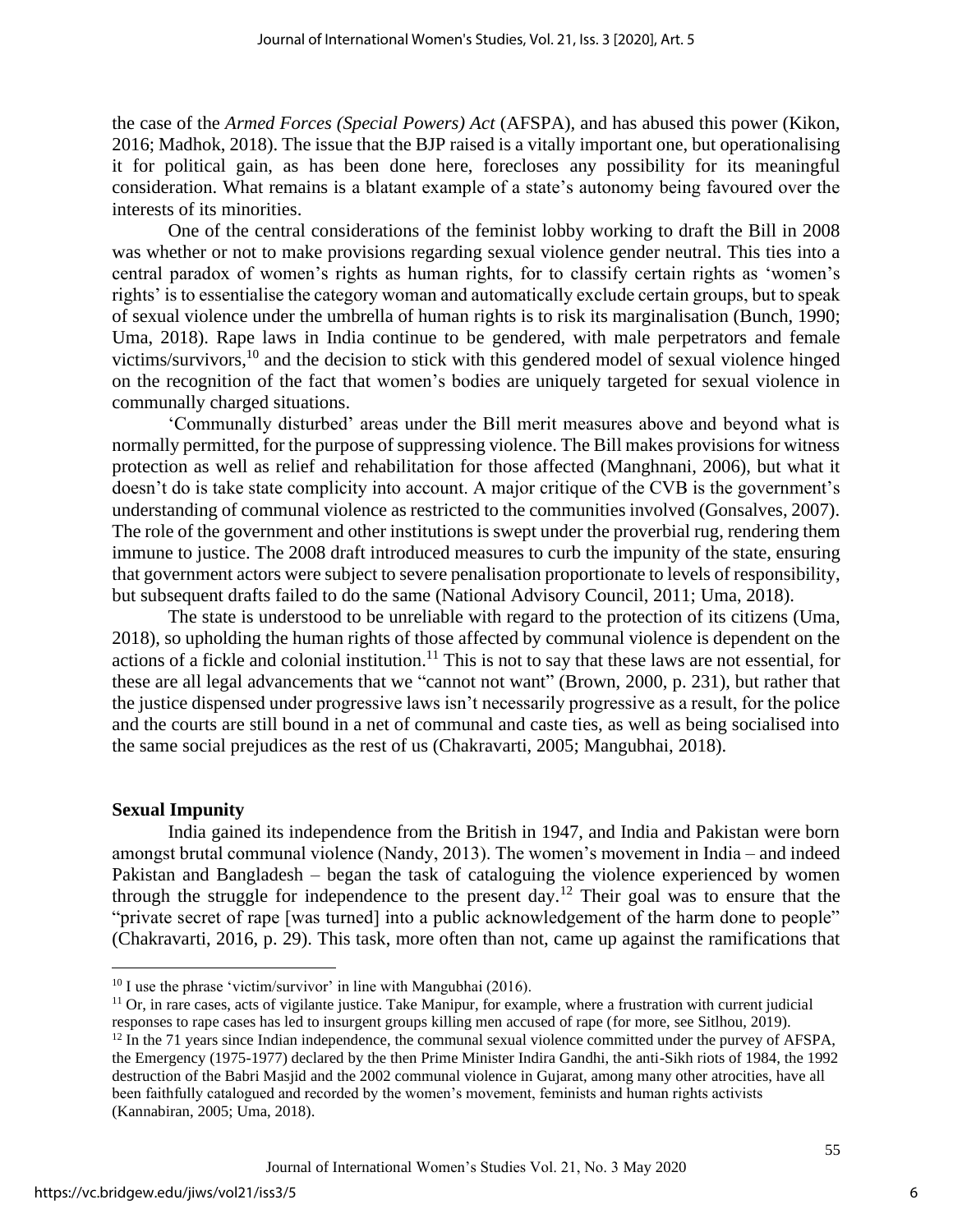filing a first information report would have for a victim/survivor of sexual assault – particularly when the chances of a conviction are so slim.

The communal violence in Gujarat was a tipping point for India, and led to a widespread and mainstream acknowledgement of a deeply ingrained problem, the *impunity* of sexual violence (Chakravarti, 2016), and one need only look to anti-Muslim and patriarchal rhetoric used in recent Indian elections to see that things have not improved since then (Bhowmick, 2017; Taseer, 2019). The gang rape resulting in the infamous Nirbhaya case (of 2012) is a more recent example of sexual impunity, and has raised important questions:

- Why is the rape of a Dalit women not subject to the same moral outrage and protest as the Nirbhaya case?
- What of atrocities committed against Muslim women in Gujarat? And the violence enacted in the Northeast of India under AFSPA?
- Why was it that the Nirbhaya case was more horrific than any of the countless others that occur, quite literally, on a day to day basis? $13$

It is immediately apparent that not all citizens of India have equal value to the government or, to put it another way, not everyone has the power to ensure they get justice, for we know that "rights differentially empower different social groups", another central paradox of human rights (Brown, 2000, p. 232). While the blatant preference often given to the heteronormative male subject is a serious ethical issue, one I cannot address in as much detail as I'd like, I must make the following clear. India is patriarchal – it has a culture of impunity, a 'rape culture' if you will. Yet I am determined to avoid falling into problematic cultural arguments that would position Indian society as anachronistic as a result of the treatment of women within its political borders. The culture of impunity that exists in India is the result of a corrupt political formation, of a colonial history that utilised an existing system of social stratification (caste) as a policing tool, as well as exacerbating it to suit the British strategy of 'divide and rule' (Christopher, 1988; Radhakrishna, 2001). The problem is not a religious or cultural one, but rather a politico-legal issue that must be considered in its historical and political context (Abu-Lughod, 2013). Impunity is not an 'Indian' problem, but rather a result of India's history. The problem of impunity must not be subsumed into a discourse of linear progressions toward modernity but must rather interrogate colonial understandings of morality and justice.<sup>14</sup>

#### **Gujarat, 2002: Honour as a Central Paradigm**

The communal violence in Gujarat began with the burning of a railway carriage that was part of the Sabarmati Express, carrying Hindu *karsevaks* (religious volunteers) returning from

<sup>&</sup>lt;sup>13</sup> It is pertinent to note that these questions have also been politicised, an example being Sheila Dikshit, who claimed that the Nirbhaya case was 'blown out of proportion' by the media. Dikshit was the Chief Minister of Delhi in 2012, and said this as part of her campaign to run for the 2019 elections, denying all responsibility for the way in which the Nirbhaya case was handled (India Today Web Desk, 2019; TNN, 2019). This is an example of a woman's complicity with the systemic problem of violence against women, and proves that having women in power doesn't necessarily safeguard the women they govern.

<sup>&</sup>lt;sup>14</sup> The issue of colonial constructions of morality and justice speaks deeply to the discursively constructed relationship between the Global North and the Global South, particularly in terms of human rights and violations of the same. The idea of India as the 'rape capital of the world' must be interrogated through the same perspectives I am presenting in this essay, for sexual violence is as much a problem in the Global North as it is in India (Htun and Weldon, 2018).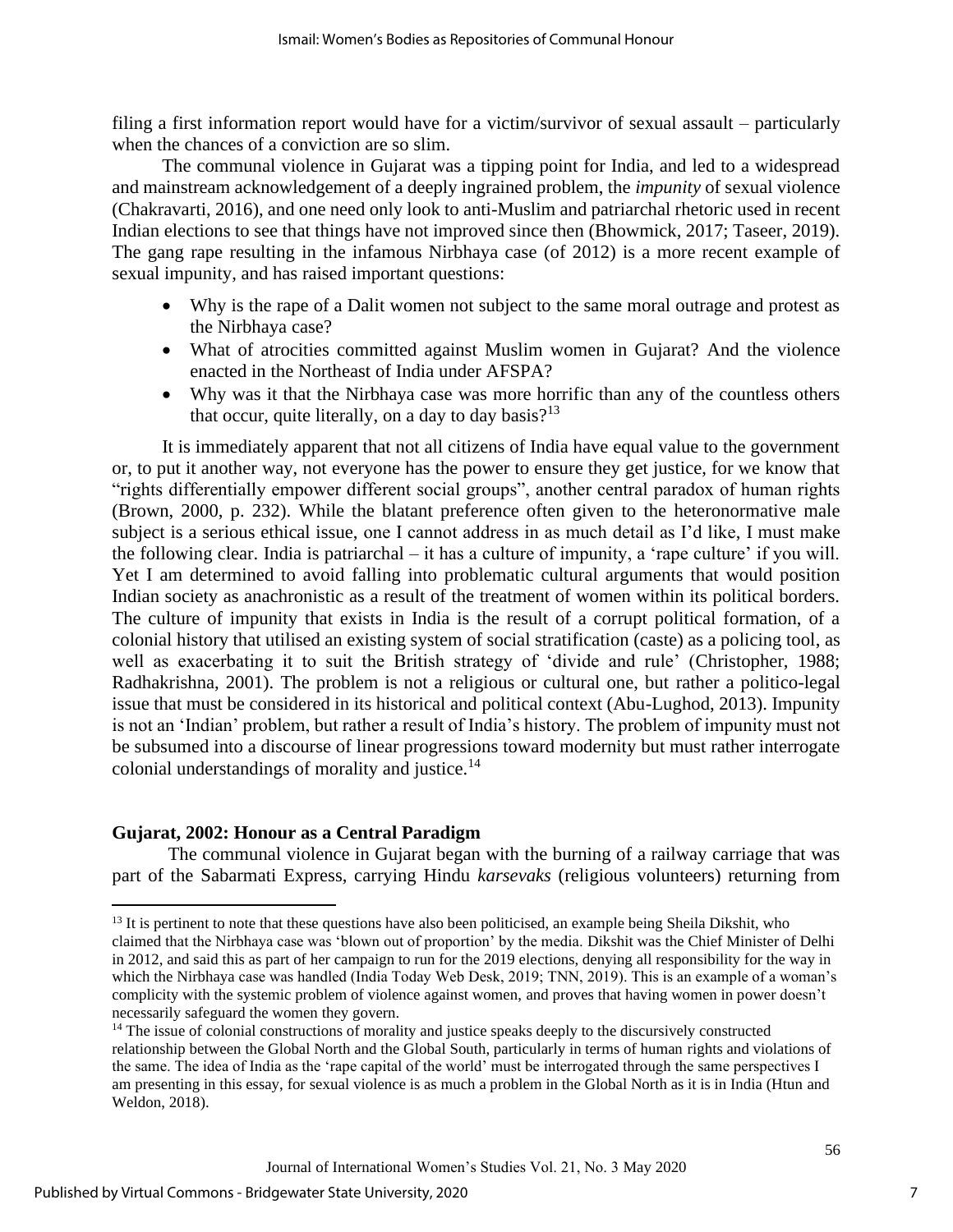Ayodhya.<sup>15</sup> This resulted in Hindus exacting their revenge on the perceived perpetrators of this violence, the Muslim community, resulting in widespread violence which included the sexual violation of Muslim women (Hameed, 2005).<sup>16</sup> Impugning communal honour through the bodies of women is a common theme in communal violence, but it is important to note that this violence can take a variety of forms. As an indication of this variety, I draw on Bourke et al.'s description of sexual violence in wartime, the various forms including "forced undressing, sexual torture, coerced fellatio, sexual enslavement, forced prostitution, enforced pregnancy, or vaginal and anal rape with the penis, fingers, hands and objects" (2019, p. xi). I believe that this description is important, as it draws our attention to the power-play involved, the use of shame and humiliation, and the heterogeneity that characterizes sexual violence.

In Gujarat we saw the policing of communal boundaries, enacted through the genocide of Muslim populations, as well as violence directed towards Hindu women who married outside their communities (Chakravarti, 2005).<sup>17</sup> Endogamous practices mean that communal lines in India are only semi-permeable so, despite the introduction of the *Special Marriages Act* in 1954 (which legalised inter-caste and inter-religious marriages), it is still possible to identify the limits of 'community' (John, 2011; Vanita, 2011). The Gujarat State Government's complicity in the events that unfolded, and the subsequent failure to get justice – evidenced by the election of the erstwhile Chief Minister of Gujarat to the office of Prime Minister in 2014, and his re-election in 2019 – has brought impunity to the forefront of feminist debates and lobbying surrounding sexual violence and rape culture in India (Geetha, 2016).

#### *Women's Bodies as Repositories of Communal Honour*

In the case of the Gujarat riots, the coloniality of gender manifests itself through reducing women's bodies to keepers of collective honour, and the resulting control of her sexuality, which is held 'in trust' by the male members of her family prior to her marriage, after which it becomes the property of her husband (Chakravarti, 2005; Mangubhai, 2016; Sen, 2005). Rape within a community, particularly marital rape, is framed within the age-old 'men will be men' adage, paired with the idea that '(certain) women ask for it'. Sexual violence perpetrated by men of one's own community somehow becomes less violent than that by men from outside the community (Chakravarti, 2005; Geetha, 2016; Kikon, 2016). Here we see a divide between acts and identity, where only certain people who sexually assault women are rapists, where others have just committed the act of rape, something Siddharth Narrain terms a false dichotomy (2013).<sup>18</sup> It is also a dangerous dichotomy, for it allows impunity in those who have raped, yet are never categorised as rapists. This creates a state of exception that essentialises either 'side' of a communal conflict (Kikon, 2016).

8

<sup>15</sup> Ayodhya is the site of the infamous Ram Mandir (temple), and a serious point of contention in contemporary India.

<sup>&</sup>lt;sup>16</sup> I say 'perceived' because subsequent investigations into the Sabarmati incident have revealed evidence that contradicts the clear-cut narrative I have just provided. One thing to consider is that the carriage was found to have been burnt from the inside, not the outside, and the possibility that this was an accident has been ruled out. There was also an altercation between some of the *karsevaks* on the train and a few Muslim residents of Godhra at Godhra station. For a more detailed analysis, please see Bunsha (2002) and Mitta (2017).

 $17$  It is important to note that while this simplification – that of communal violence between Hindus and Muslims – is needed to make sense of the situation, this framework doesn't allow us to see the people who defied this simplification and helped and protected those who sat on the 'other side' of the conflict.

<sup>&</sup>lt;sup>18</sup> Narrain uses the idea of a 'false dichotomy' to interrogate the divide between men who have sex with men, and men who identify as homosexual, and does so in the context of Section 377 of the Indian Penal Code (which the Supreme Court insisted criminalized only the act, not the identity) (2013).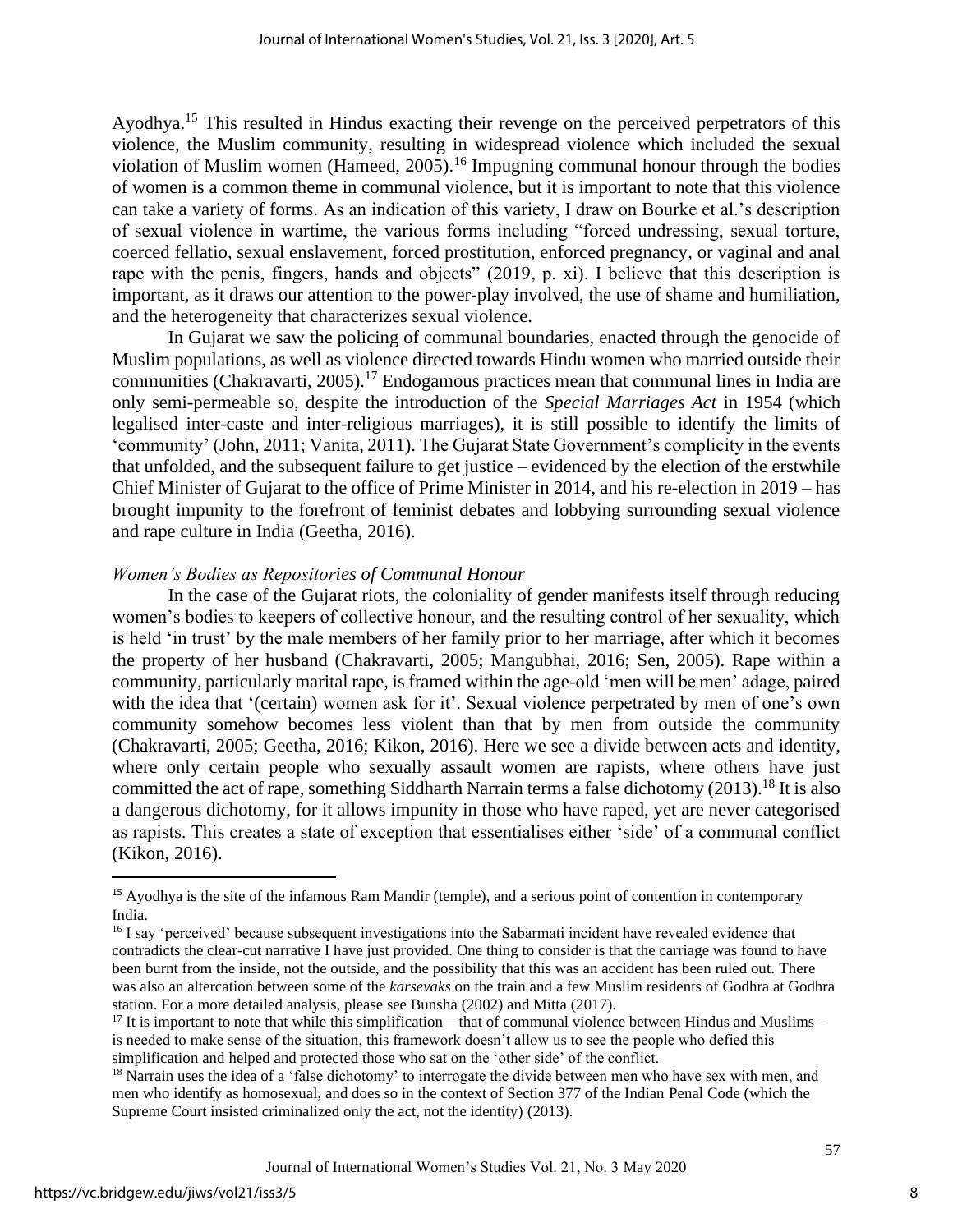The logic, then, is no longer that sexual assault is wrong, but rather that only *certain* men have the right to perpetrate it upon *certain* women, and this 'right' is established through intersections of caste and religion.<sup>19</sup> A lower caste woman's fight for dignity is often punished through further sexual violence, an effective policing mechanism that keeps lower castes marginalised and far from mechanisms of justice. Such 'punishments' are reminders of a woman's – and through her, her family and community's – place in society, reaffirming caste dominance (Mangubhai, 2016). Women are vessels for communal honour, but their own worth is also dependent on honour, for a dishonoured woman is dehumanised. Justice, then, is gendered – not all women have the right to bodily autonomy, and not all men are subject to legal sanction for their actions – and the symbolic dimensions of violence against women take precedence over individual experiences of that violation. We return to Arendt, and the centrality of citizenship to human rights, for if the state turns a blind eye, human rights discourse only takes a victim/survivor's search for justice so far, and the strategic mobilisation of shame makes it less likely that a victim/survivor would seek justice in the first place (ibid.).

Honour becomes an enforcement of power, and its maintenance (or attempts to reclaim it, as seen in Gujarat) a source of power, and women are often complicit in this upholding of honour (Baxi, 2005; Chakravarti, 2005; Rao, 2011; Sen, 2005; Welchman & Hossain, 2005). This then means that sexual violence in communal conflict, though highly gendered – with men as perpetrators and women as victims/survivors – is complicated by intersections of religion and caste. Women of the perpetrating community are often complicit, if not actively involved in the violence enacted, thus subsumed in a 'communal unconscious' (Baxi, 2005; Kannabiran, 2005; Nandy, 2013).

Sexual violence is a systemic problem – it cannot be divided neatly on gendered lines for not only are women complicit, but transgender and other gender-nonconforming individuals are rendered invisible in the current system. Sexual violence functions within a system of impunity, for communal politics permeate the government just as much as they do society, and sexual violence continues to function as a tool of (misguided) social justice. Not only is the social investment in the honour and dishonour of women and their communities violent, but it is exacerbated by caste and religious politics in India. Government drafts of the CVB are ineffective, not just because they don't adequately address the above, but also because there is nothing stopping the Bill from following in its predecessors' footsteps and being under-used.

#### **Conclusion: Decolonizing Gender and Human Rights**

In this essay I have argued that the Indian configuration of the coloniality of gender is patriarchal in nature. Male control over women's bodies in peacetime and the symbolic dimensions of female purity are exacerbated during times of communal violence. These symbolic dimensions often overshadow the individual trauma experienced by women who have been sexually assaulted, and result in a differential treatment of rapists, depending on their social position vis-à-vis the survivor/victim. Impunity goes hand-in-hand with the systemic nature of sexual violence, thus necessitating a reworking of human rights so as to ensure the inclusion of those currently overlooked.

<sup>&</sup>lt;sup>19</sup> The recent moral panic in India surrounding 'love jihad', or the marriage between a Muslim man and a Hindu woman, is symbolic of this anxiety surrounding the honour (and purity) of a woman, and through her, her community (Rao, 2011). For narratives surrounding the policing of inter-religious and inter-caste marriages see Chakravarti (2005: 312-316), and for narratives of sexual violence in Gujarat, 2002, please see Hameed (2005).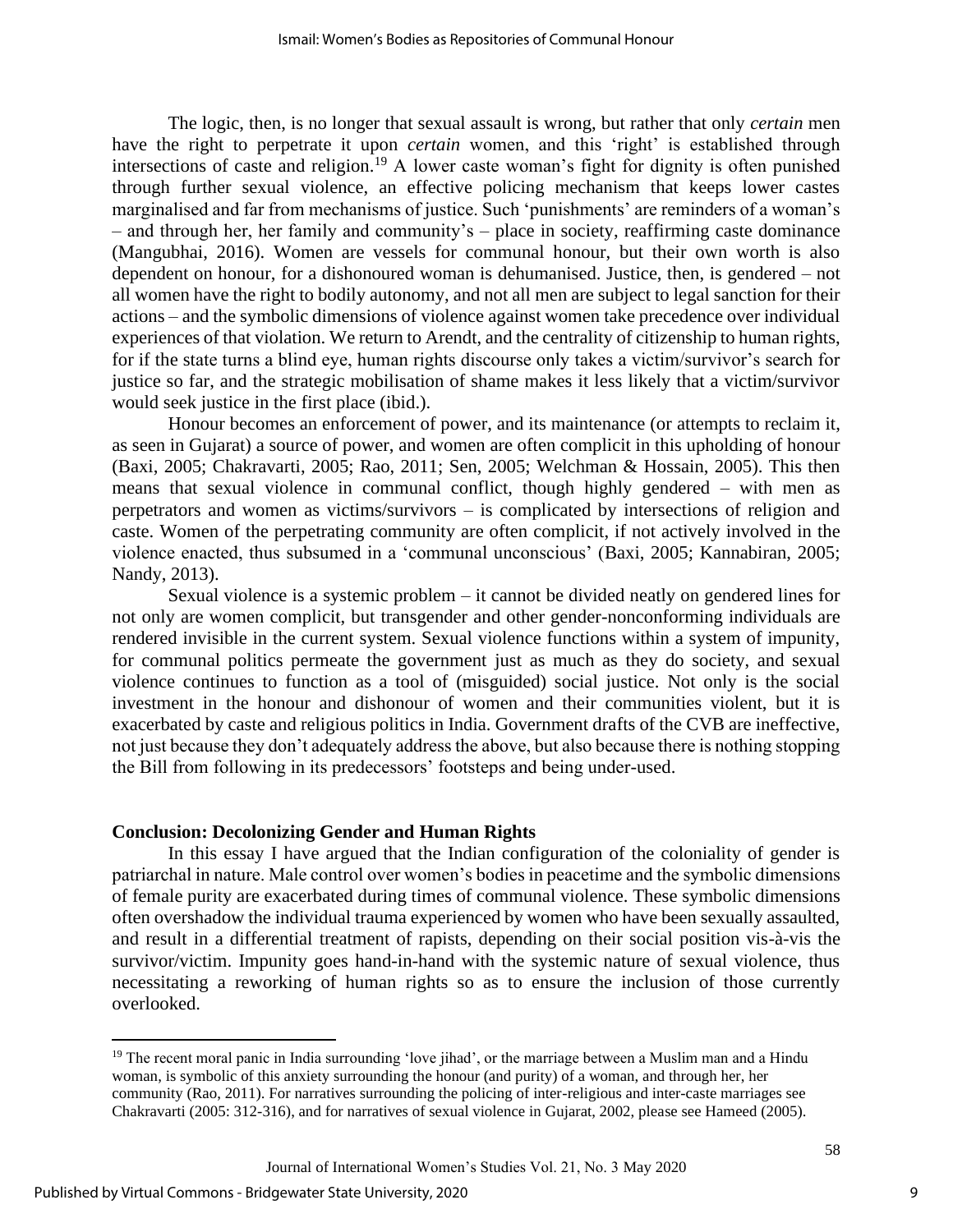A dominant critique of the language and doing of human rights is its reliance on universalisms, but these are tools that cannot, unfortunately, be done without. Perhaps new universalisms, born from dialogue between countries and peoples – speaking *with* rather than speaking for (Alcoff, 1995) – and built on concepts such as dignity, rather than equality, may allow us to create a new and more equitable era of human rights. The Courts of Women speak of 'difference grounded in dignity' as an alternative to 'equality grounded in sameness' (Kumar, 2017, p. 123). Of course, the language of dignity and honour in human rights has a fraught history in and of itself, with slippage between the two (Bayefsky, 2013; Mangubhai, 2016), as well as the mobilisation of this slippage in South Asia with regard to honour killings, shaming discourses surrounding rape and so on (Sen, 2015).

The normative subject of human rights paired with the (patriarchal) coloniality of gender in India has rendered women second-class citizens at best, and women are in constant danger of being rendered *homo sacer* when in times of, and post, communal conflict. Honour, particularly the honour of women, is central to maintaining communal boundaries, rendering communal politics all the more powerful. Communal politics have proven stronger than the language of dignity in the past (Dutta, 2011), so Kumar's proposition would necessitate decolonisation as part of a larger social justice project, one that demands deep structural change and the continued interruption of complicity (Tuck and Yang, 2012).

There is a need to break down the false division between state and society, for highlighting the intersections between the two is a step towards holding government officials responsible for violence committed under their watch. Honour must be displaced as a central paradigm of communal violence, and women and other victim/survivors must be at the forefront of justice for sexual violence. This decentring of honour ironically requires legislation to pay closer attention to its symbolic dimensions, so as to prevent the dehumanisation of women through their dishonouring. This would dismantle a system that works in favour of politicians who communalise the nation, for it would make boundaries between communities more porous, and ensure women have bodily autonomy and the right to make decisions – who and whether to marry, for example. It would also undermine a culture of sexual impunity, resulting from the (patriarchal) coloniality of gender. What I propose is not the repatriation of indigenous land but is nevertheless a demand for an 'elsewhere' (Tuck and Yang, 2012), one in which women are unquestionably both human and citizen.

The issue of impunity is all the more important today, with the rise of religious politics, the re-election of the BJP and, particularly related to the 2002 violence in Gujarat, the 2019 Supreme Court verdict on the Ayodhya dispute. It is likely that *karsevaks* will once again flood into Ayodhya to help build a new Ram Mandir. Five acres of land have also been given to the Sunni Waqf Board to build a mosque on. Fresh communal violence is, unfortunately, far from unthinkable in this stage of India's history, and we are no more prepared for it than we were in 2002. This is a need, today more than ever, to sacrifice the futurity of the upper-caste Hindu man in favour of the futurity of the Indian citizen, in possession of a 'dignity grounded in difference'. The question is, how?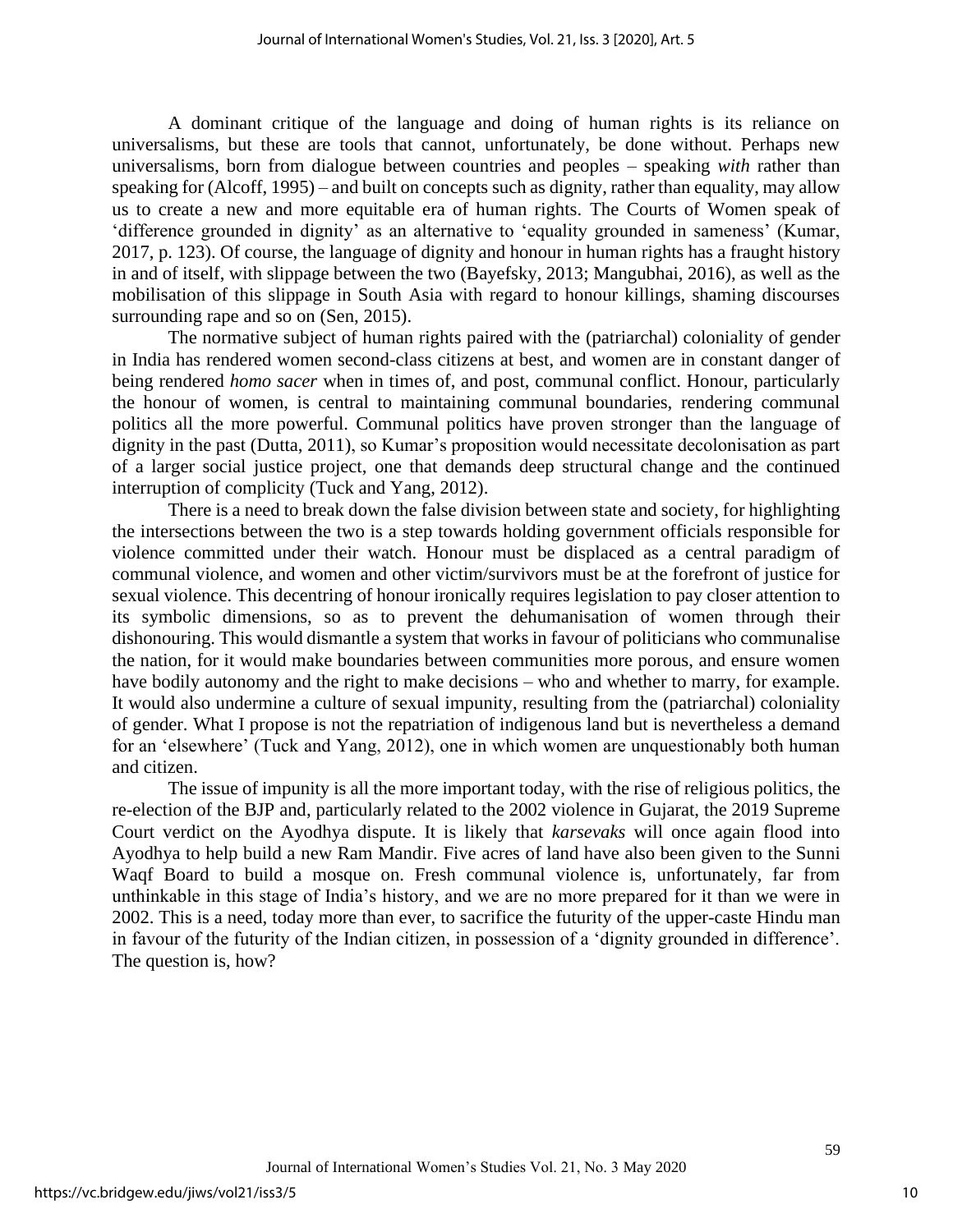## **References**

- Abu-Lughod, L. (2013). Do Muslim women (still) need saving? In *Do Muslim women need saving?* (pp. 27-53). Cambridge, MA: Harvard University Press.
- Agamben, G. (1998). *Homo sacer: Sovereign power and bare life.* (D. Heller-Roazen, Trans.). Redwood City, CA: Stanford University Press.
- Agnes, F. (2018). The interface between life and law. In P. Kathuria, & A. Bhaiya (Eds.), *Indian feminisms: Individual and collective journeys*. New Delhi, India: Zubaan.
- Alcoff, L. (1995). The problem of speaking for others. In J. Roof & R. Wiegman (Eds.), *Who can speak: Authority and critical identity* (pp. 97-119). Champaign, IL: University of Illinois Press.
- Alexander, M.J. (1994). Not just (any) body can be a citizen: The politics of law, sexuality and postcoloniality in Trinidad and Tobago and the Bahamas. *Feminist Review*, *48*, 5-23. doi: 10.2307/1395166
- Anzaldúa, G. (1999). La conciencia de la mestiza/Towards a new consciousness. In *Borderlands/La frontera: The new mestiza* (pp. 78-98)*.* San Francisco, CA: Aunt Lute Press.
- Arendt, H. (1973). The decline of the nation-state and the end of the rights of man. In *The origins of totalitarianism* (pp. 267-302). New York, NY: Harcourt Brace Jovanovich College Pub.
- Baxi, U. (2005). The Gujarat catastrophe: Notes on reading politics as democidal rape culture. In K. Kannabiran (Ed.), *The violence of normal times* (pp. 332-383). New Delhi, India: Women Unlimited.
- Baxi, U. (2011). Dignity in and with *Naz.* In A. Narrain & A. Gupta (Eds.), *Law like love: Queer perspectives on law* (pp. 231-252). New Delhi, India: Yoda Press.
- Bayefsky, R. (2013). Dignity, honour and human rights: Kant's perspective. *Political Theory*, *41*(6), 809-837.
- Bhat, A. (2019). Kashmir women are the biggest victims of the inhumane siege. *Al Jazeera.*  Retrieved from https://www.aljazeera.com/indepth/features/women-biggest-victimsinhumane-siege-190820122327902.html
- Bhowmick, N. (2017, March 24). Meet the militant monk spreading Islamophobia in India. *The Washington Post*. Retrieved from https://www.washingtonpost.com/news/globalopinions/wp/2017/03/24/meet-the-militant-monk-spreading-islamophobia-in-india/
- Bourke, J., Campbell, K., Mülhäuser, R., Virgili, F. & Zipfel, G. (2019). Introduction. In G. Zipfel, R. Mülhäuser & K. Campbell (Eds.), *In plain sight: Sexual violence in armed conflict* (pp. xi-xvii). New Delhi, India: Zubaan.
- Brown, W. (2000). Suffering rights as paradoxes. *Constellations, 7*(2), 208-229. doi: 10.1111/1467-8675.00183
- Bunch, C. (1990). Women's rights as human rights: Toward a re-vision of human rights. *Human Rights Quarterly*, *12*(4), 486-498. doi: 10.2307/762496
- Bunsha, D. (2002, July 20). The facts from Godhra. *Frontline, 19*(15). Retrieved from https://frontline.thehindu.com/static/html/fl1915/19150110.htm
- Chakravarti, U. (1993). Conceptualising Brahmanical patriarchy in early India: Gender, caste, class and state. *Economic and Political Weekly, 28*(14), 579-585.
- Chakravarti, U. (2005). From fathers to husbands: Of love, death and marriage in North India. In L. Welchman & S. Hossain (Eds.), *'Honour': Crimes, paradigms and violence against women* (pp. 308–331). London, England: Zed Books.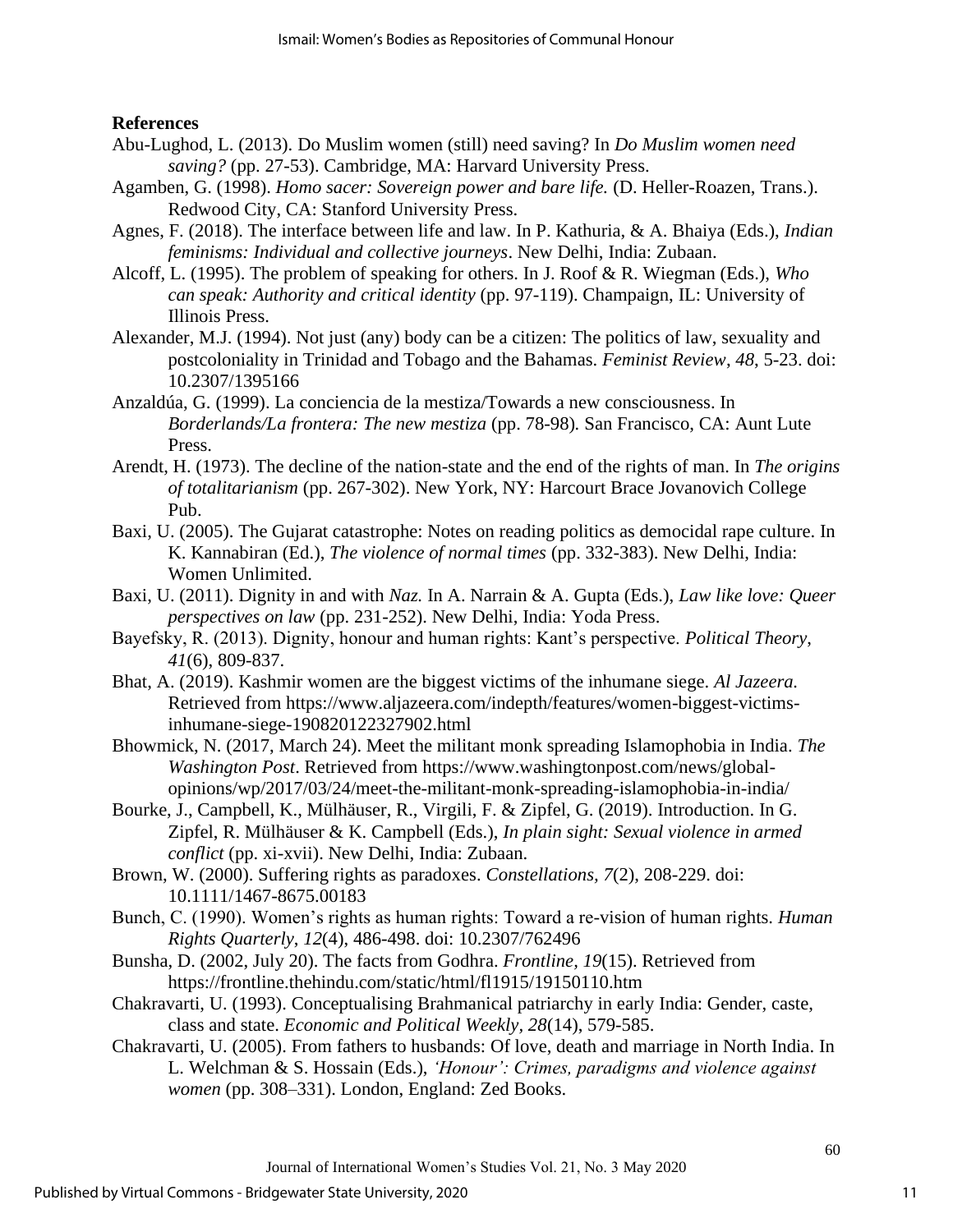Chakravarti, U. (2016). *Fault lines of history: The India papers II*, New Delhi, India: Zubaan.

- Christopher, A.J. (1988). 'Divide and rule': The impress of British separation policies. *Area*, *20*(3), 233-240.
- Cornwall, A. (2014). Sexuality and development. In V. Desai & R.B. Potter (Eds.), *The companion to development studies* (pp. 425-430). Oxon, England: Routledge.
- Danius, S., Jonsson, S. & Spivak, G.C. (1993). An interview with Gayatri Chakravorty Spivak. *boundary 2, 20*(2), 24-50. doi: 10.2307/303357.
- de Lauretis, T. (1987). The technology of gender. In *Technologies of gender: Essays on theory, film, and fiction* (pp. 1-30). London, England: MacMillan.
- Desai, M. (2011). The communal and targeted violence bill. *Economic and Political Weekly, 46*(31), pp. 12-16.
- Dhawan, N. (2016). Homonationalism and state-phobia: The postcolonial predicament of queering modernities. In M.P., Lavinas & M.A. Viteri (Eds.), *Queering paradigms V: Queering narratives of modernity* (pp. 51-68). Bern, Switzerland: Peter Lang.
- Dutta, A. (2011). Section 377 and the retroactive consolidation of 'homophobia'. In A. Narrain & A. Gupta (Eds.) *Law like love: Queer perspectives on law* (pp. 162-173). New Delhi, India: Yoda Press.
- Geetha, V. (2016). *Undoing impunity: Speech after sexual violence*. New Delhi, India: Zubaan.
- Geetha, V. (2018). Justice in the name of God: Organising Muslim women in Tamil Nadu. In P. Kathuria & A. Bhaiya (Eds.), *Indian feminisms: Individual and collective journeys*. New Delhi, India: Zubaan.
- Gonsalves, C. (2007). Critique of The Communal Violence (Prevention, Control and Rehabilitation of Victims) Bill, 2005. *Human Rights Law Network.* Retrieved from https://hrln.org/wp-content/uploads/2018/08/Critique-of-the-Communal-Violence.pdf
- Hameed, S.S. (2005). Sexual abuse in revenge: Women as targets of communal hatred. In K. Kannabiran (Ed.) *The violence of normal times*. New Delhi, India: Women Unlimited.
- Htun, M. and Weldon, L. (2018). Feminist mobilization and status politics: Combatting violence against women. In *The logics of gender justice: State action on women's rights around the globe* (pp. 28-83). Cambridge, England: Cambridge University Press.
- India Today Web Desk (2019, May 04). Nirbhaya case blown out of proportion by media, says former Delhi CM Sheila Dikshit. *India Today*. Retrieved from https://www.indiatoday.in/india/story/nirbhaya-case-blown-out-of-proportion-sheiladikshit-1516970-2019-05-04
- John, T. (2011). Liberating marriage: Same-sex unions and the law in India. In A. Narrain & A. Gupta (Eds.), *Law like love: Queer perspectives on law* (pp. 355-377). New Delhi, India: Yoda Press.
- Kannabiran, K. (2005). *The violence of normal times*. New Delhi, India: Women Unlimited.
- Kathuria, P. (2018). Introduction: Through a feminist lens Women's voices, modes of campaigning and non-violent ways of resistance. In P. Kathuria & A. Bhaiya (Eds.), *Indian feminisms: Individual and collective journeys.* New Delhi, India: Zubaan.
- Kikon, D. (2016). Memories of rape: The banality of violence and impunity in Naga society. In U. Chakravarti (Ed.), *Fault lines of history: The India papers II* (pp. 94-126). New Delhi, India: Zubaan.
- Kumar, C. (2018). Courts of women: Re-imagining justice. In P. Kathuria & A. Bhaiya (Eds.), *Indian feminisms: Individual and collective journeys*. New Delhi, India: Zubaan.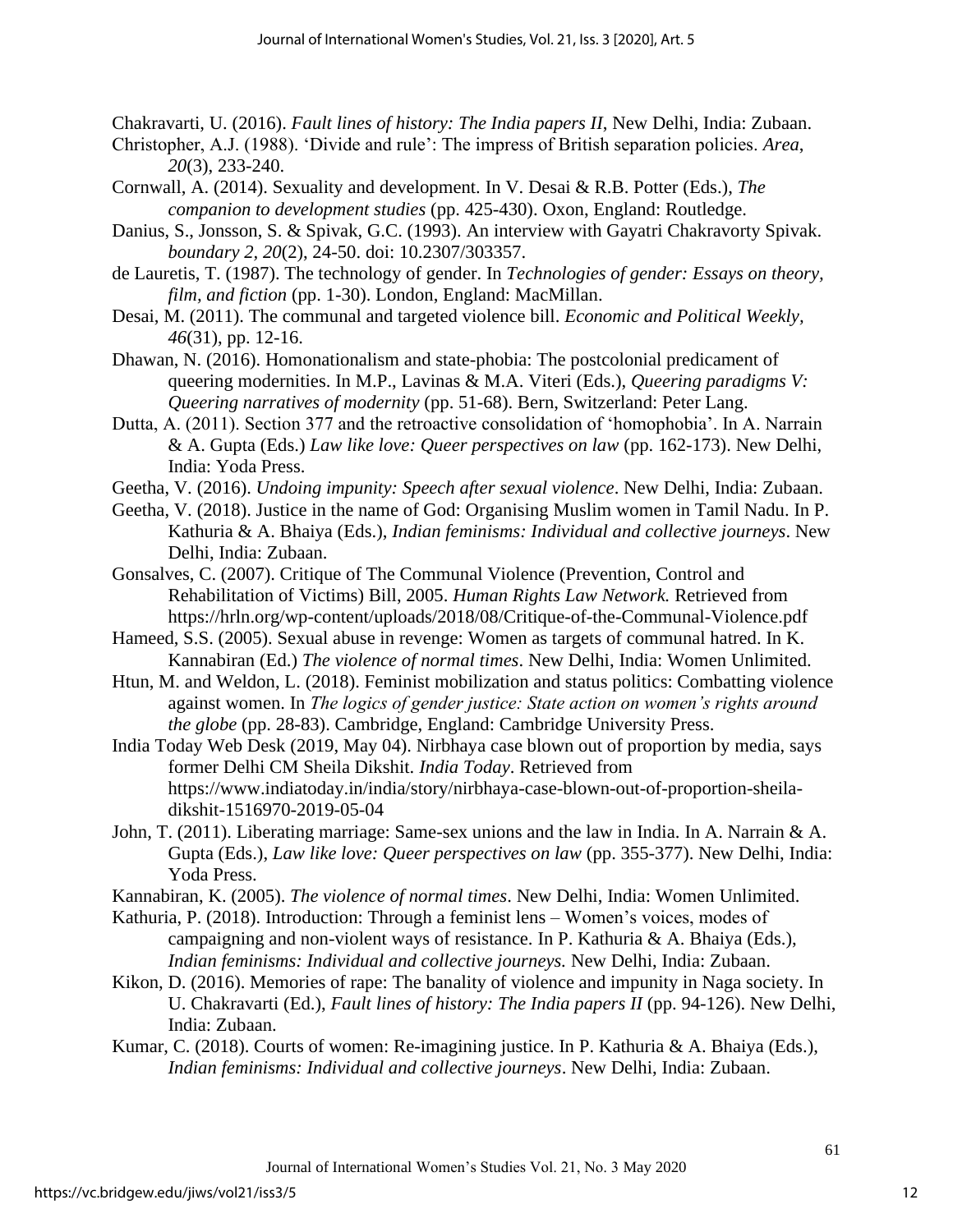- Lugones, M. (2007). Heterosexualism and the colonial/modern gender system. *Hypatia*, *22*(1), 186-209.
- Lugones, M. (2010). Towards a decolonial feminism. *Hypatia*, *25*(4), 742-759.
- Madhok, S. (2018). Coloniality, political subjectivation and gendered politics of protest in a 'state of exception. *Feminist Review*, *119*, 56-71. doi: 10.1057/s41305-018-0121-z
- Manghnani, R. (2006, April 04). Legislative brief: Communal Violence (Prevention, Control and Rehabilitation of Victims) Bill, 2005. *Parliamentary Research Service*. Retrieved from https://www.prsindia.org/uploads/media/1167470057/legis1167477972\_legislative\_brief \_communal\_violence\_bill\_2005\_FINAL.pdf
- Mangubhai, J.P. (2016). Violence and impunity in a patriarchal caste culture: Difference matters. In U. Chakravarti (Ed.), *Fault lines of history: The India papers II* (pp. 257-290). New Delhi, India: Zubaan.
- Mawdsley, E. (2002). Redrawing the body politic: Federalism, regionalism and the creation of new states in India. *Commonwealth and Comparative Politics*, *40*(3), 34-54. doi: 10.1080/713999602
- Mitta, M. (2017, February 27). 'Preplanned inhuman collective violent act of terrorism': What Modi got away with in the Godhra case. *Scroll.in.* Retrieved from https://scroll.in/article/830319/preplanned-inhuman-collective-violent-act-of-terrorismwhat-modi-got-away-with-in-the-godhra-case
- Nandy, A. (2013). *Regimes of narcissism, regimes of despair*. New Delhi, India: Oxford University Press.
- Narrain, A. (2011). Queering democracy: The politics of erotic love. In A. Narrain & A. Gupta (Eds.), *Law like love – Queer perspectives on law* (pp. 3-24). New Delhi, India: Yoda Press.
- Narrain, S. (2013). Lost in appeal: The downward spiral from Naz to Koushal. *NUJS Law Review, 6*(4), 575-584.
- National Advisory Council (2011). Prevention of Communal and Targeted Violence (Access to Justice and Reparations) Bill, 2011. *Parliamentary Research Service.* Retrieved from https://www.prsindia.org/sites/default/files/bill\_files/NAC\_Draft\_Communal\_Violence\_ Bill\_2011.pdf
- Oyewumi, O. (2002). Conceptualizing gender: The eurocentric foundations of feminist concepts and the challenge of African epistemologies. *Jenda: A Journal of Culture and African Woman Studies*, *2*, 1-5.
- Pande, I. (2012). Coming of age: Law, sex and childhood in late colonial India. *Gender and History*, *24*(1), 205-230. doi: 10.1111/j.1468-0424.2011. 01676.x
- Patel, L. (2013, May 24). 'UN rights experts call for stronger protection of victims of caste-based discrimination. *UN News*. Retrieved from https://news.un.org/en/story/2013/05/440422 un-rights-experts-call-stronger-protection-victims-caste-based-discrimination
- PTI (2013, October 21). Govt gives a push to communal violence bill. *The Hindu*. Retrieved from https://www.thehindu.com/news/national/govt-gives-a-push-to-communal-violencebill/article5257702.ece
- Quijano, A. (2000). Coloniality of power and eurocentrism in Latin America. In W. Mignolo (Ed.), *Nepantla: Views from the South* (pp. 533-580). Durham, NC: Duke University Press.
- Radhakrishna, M. (2001). *Dishonoured by history: 'Criminal tribes' and British colonial policy*. Hyderabad, India: Orient Black Swan.